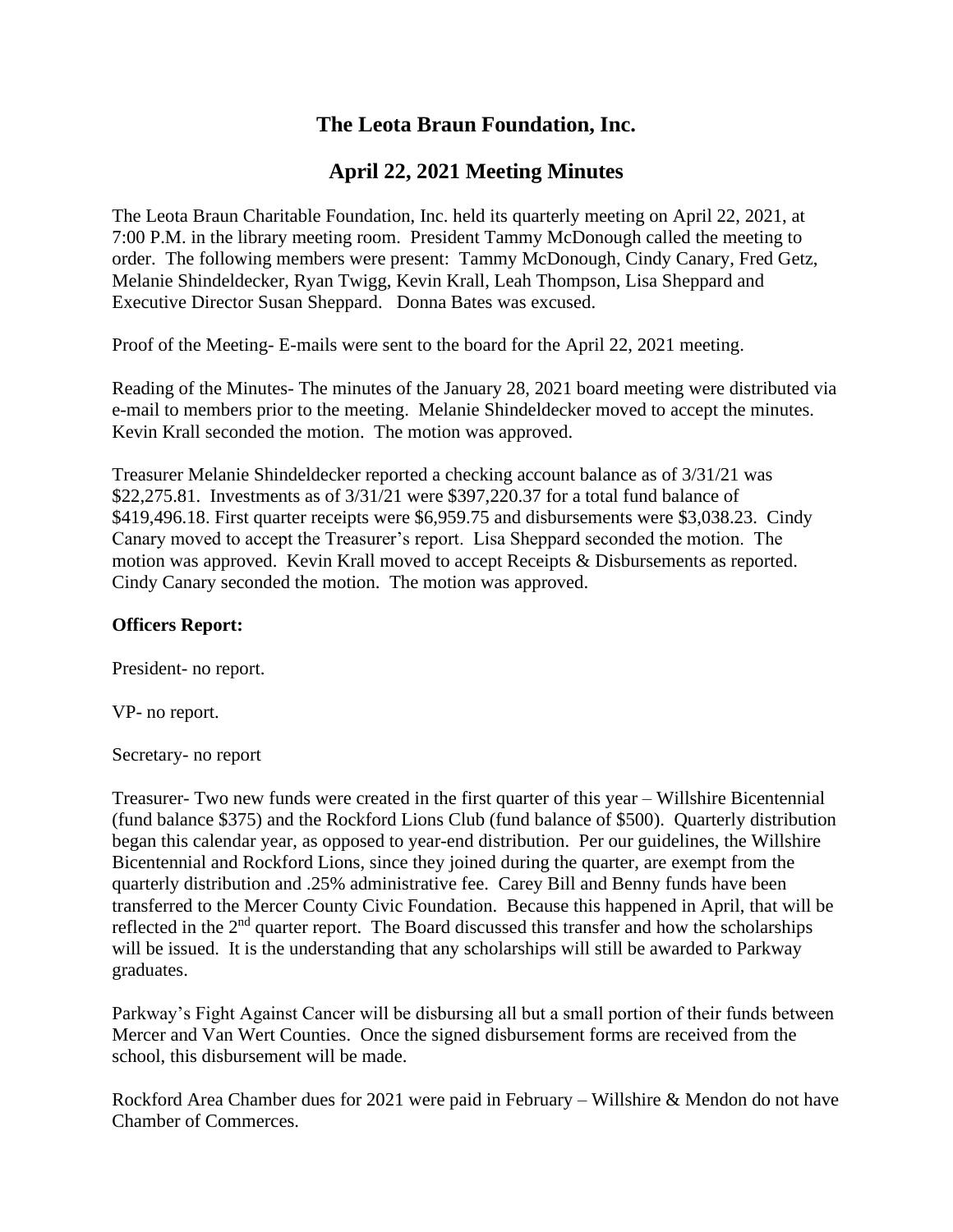Mendon Union Recreation may be dissolving after this year due to lack of coaches and volunteers. They inquired about their fund balance with LBCF. Any funds left in account after this summer will potentially be split between the two Mendon churches and Mendon Fire Dept.

Electronic votes from last quarter reviewed: Carey Bill & Benny fund closed fund to transfer to the Mercer County Civic Foundation – current balance is \$37,000+. Parkway's Fight Against Cancer funds to be disbursed to Mercer & Van Wert Counties - \$5,000 to be disbursed. Fred Getz was authorized to pull \$42,000 from the Franklin Money Market fund to be deposited into the LBCF checking account. All electronic votes were approved as listed above.

Investment Committee- Fred reported that our investments are at a 36% risk. The \$20,000 that was to be invested will not be done due to Carey Bill Benny fund being transferred to the Mercer County Civic Foundation. As of 3/26/21, the investments have a change in value of \$(8,294.74). As of 4/21/21, this change in value is \$(348). Since 2009, average since inception was 5.52%.

Audit Committee- Audit has been completed. Good job, Melanie.

Finance & Gifts Committee- no report.

Promotions- Pictures and minutes will be updated after our meeting.

Events Committee- no report.

Nominations Committee- Kevin Krall has been added to this committee (Cindy has been taken off).

Grants and Distribution- no report

Executive- no report.

#### **Old Business:**

The Med-Dent 2021 scholarship deadline was 3/31/21. No applications were received,

Willshire Sons of Legion has not contacted LBCF regarding moving monies from their CD that renewed February 2021.

One member for Board of Directors needs to be replaced next January. Nomination Committee should be thinking of a replacement.

Susan Sheppard and Donna Bates will be representing the LBCF Board for scholarship interviews. There are 11 scholarships available for 68 students. In-person interviews will be May 5, 2021.

Steve Samples was contacted regarding an external audit – he laid out three sections that would be covered in this audit – Policy Review, Cash, Investments. It would cost the Board \$2,500- \$3000 to do all 3 sections. It was brought up if we could do one section at a time. Tammy will contact Steve regarding this.